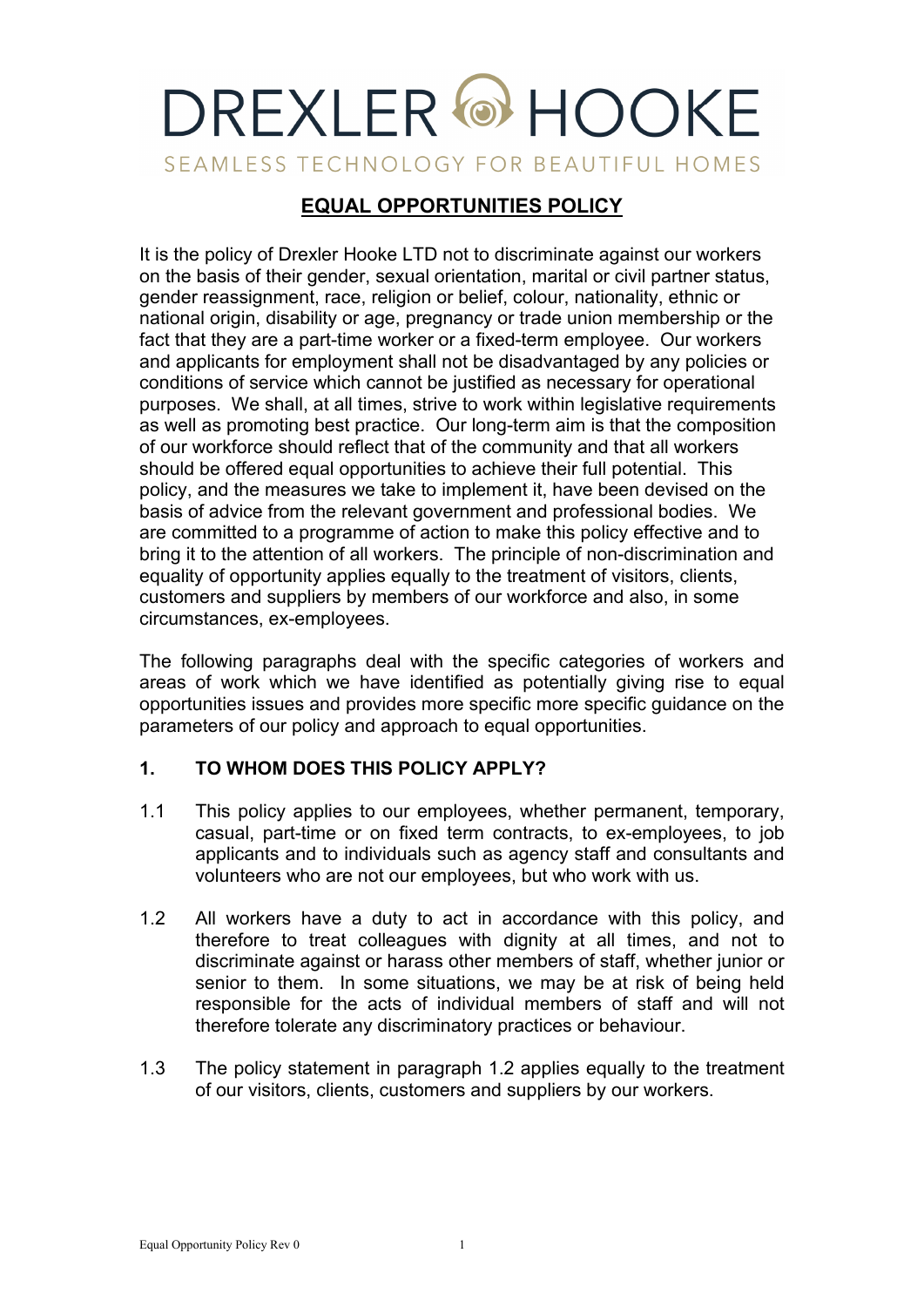#### **2. PERSONNEL RESPONSIBLE FOR IMPLEMENTATION OF POLICY**

- 2.1 The Managing Director Responsible for Health and Safety James Davies has overall responsibility for the effective operation of our Equal Opportunities Policy (EOP) and for ensuring compliance with the relevant statutory framework prohibiting discrimination.
- 2.2 Those working at a management level have a specific responsibility to set an appropriate standard of behaviour, to lead by example and to ensure that those they manage adhere to the policy and promote the aims and objectives of the company with regard to equal opportunities.
- 2.3 All members of staff are responsible for the success of this policy and must ensure that they familiarise themselves with the policy and act in accordance with its aims and objectives.

## **3. SCOPE AND PURPOSE OF POLICY**

- 3.1 We will not unlawfully discriminate on grounds of gender, sexual orientation, marital or civil partner status, gender reassignment, race, religion or belief, colour, nationality, ethnic or national origin, disability or age, pregnancy, trade union membership, or part-time or fixed-term status.
- 3.2 This policy applies to the advertising of jobs and recruitment and selection, to training and development, opportunities for promotion, to conditions of service, benefits and facilities and pay; to health and safety and to conduct at work, to grievance and disciplinary procedures and to termination of employment, including redundancy.
- 3.3 We will take appropriate steps to accommodate the requirements of workers' religions, cultures, and domestic responsibilities.

#### **4. FORMS OF DISCRIMINATION**

4.1 Discrimination may be direct or indirect and it may occur intentionally or unintentionally. Direct discrimination occurs where someone is put at a disadvantage for a reason related to one or more of the grounds set out in paragraph 3.1.For example, rejecting an applicant of one race because it is considered they would not "fit in" on the grounds of their race could be direct discrimination. Indirect discrimination occurs where an individual is subject to an unjustified provision, criterion or practice which puts them at a particular disadvantage because of, for example, their sex or race.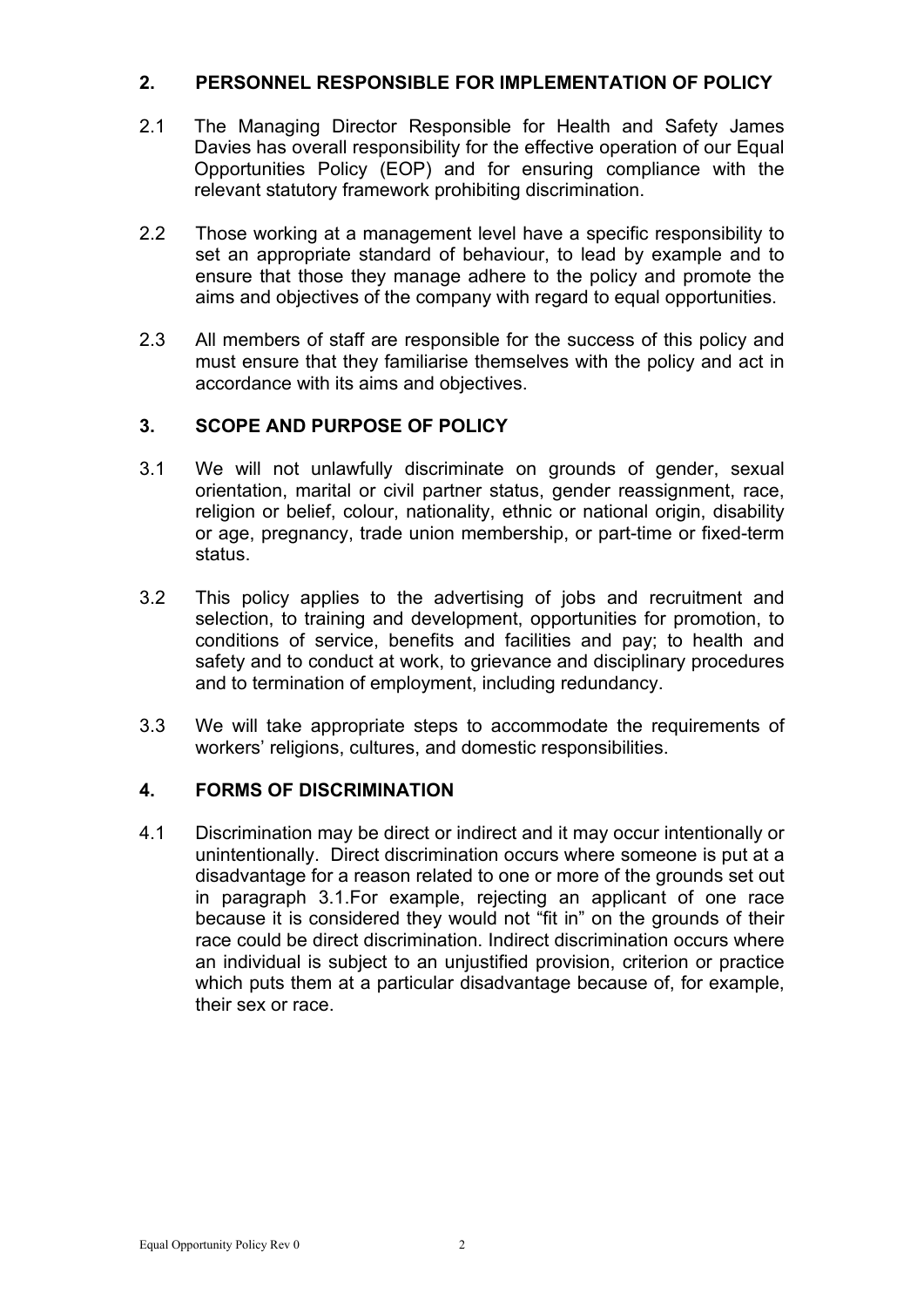#### **5. RECRUITMENT AND SELECTION**

- 5.1 We aim to ensure that no job applicant receives less favourable treatment on any of the unlawful grounds listed in paragraph 3.1. Recruitment procedures will be reviewed regularly to ensure that individuals are treated on the basis of their relevant merits and abilities and that sufficiently diverse sectors of the community are reached. Job selection criteria are regularly reviewed to ensure that they are justifiable on non-discriminatory grounds as being essential for the effective performance of the job.
- 5.2 We shall take steps to ensure that knowledge of vacancies reaches a wide labour market and, where relevant, groups under-represented in our business. Where appropriate, use may be made of lawful exemptions to recruit suitably-qualified people to cater for the special needs of particular groups. Vacancy advertisements shall include an appropriate short statement on our equal opportunities policy and a copy of this policy shall be sent to those who enquire about vacancies.

#### **6. STAFF TRAINING AND PROMOTION AND CONDITIONS OF SERVICE**

- 6.1 Staff training needs will be identified through regular staff appraisals. All workers will be given appropriate access to training to enable them to progress within the organisation. All promotion decisions will be made on the basis of merit.
- 6.2 The composition and movement of workers at different levels will be regularly monitored to ensure equality of opportunity at all levels of the organisation. Where appropriate, steps will be taken to identify and remove unnecessary or unjustifiable barriers and to provide appropriate facilities and conditions of service to meet the special needs of disadvantaged or under-represented groups.
- 6.3 Our conditions of serve, benefits and facilities will be reviewed regularly to ensure that they are available to all workers who should have access to them and that there are no unlawful obstacles to accessing them.

#### **7. TERMINATION OF EMPLOYMENT**

- 7.1 We will monitor redundancy criteria and procedures to ensure that they are fair and objective and do not directly or indirectly discriminate against employees.
- 7.2 We will also ensure that disciplinary procedures are carried out fairly and uniformly for all workers, whether they result in the giving of disciplinary warnings, dismissal or other disciplinary action.